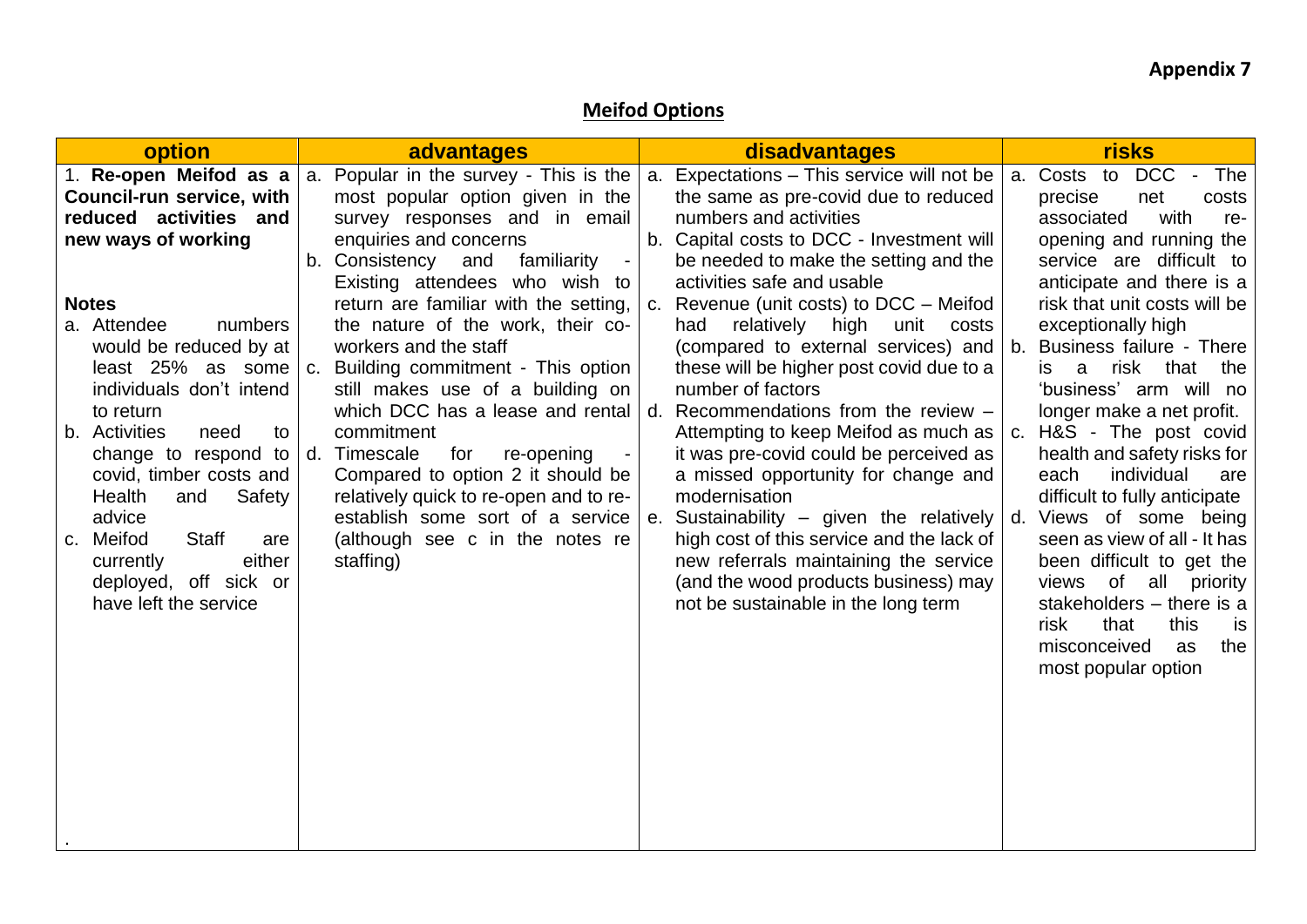| option                                                                                                                                                                                                                                                                                                                                                                                                                                                                                                                                                                                                                                                                                                                                                                                                                                                 | advantages                                                                                                                                                                                                                                                                                                                                                                                                                                                                                                                                                                                                                                                            | disadvantages                                                                                                                                                                                                                                                                                                                                                                                                                                                                                                                                                                                                                                                              | risks                                                                                                                                                                                                                                                                                     |
|--------------------------------------------------------------------------------------------------------------------------------------------------------------------------------------------------------------------------------------------------------------------------------------------------------------------------------------------------------------------------------------------------------------------------------------------------------------------------------------------------------------------------------------------------------------------------------------------------------------------------------------------------------------------------------------------------------------------------------------------------------------------------------------------------------------------------------------------------------|-----------------------------------------------------------------------------------------------------------------------------------------------------------------------------------------------------------------------------------------------------------------------------------------------------------------------------------------------------------------------------------------------------------------------------------------------------------------------------------------------------------------------------------------------------------------------------------------------------------------------------------------------------------------------|----------------------------------------------------------------------------------------------------------------------------------------------------------------------------------------------------------------------------------------------------------------------------------------------------------------------------------------------------------------------------------------------------------------------------------------------------------------------------------------------------------------------------------------------------------------------------------------------------------------------------------------------------------------------------|-------------------------------------------------------------------------------------------------------------------------------------------------------------------------------------------------------------------------------------------------------------------------------------------|
| 2. Work to secure an<br>external organisation to<br>provide a range<br>of<br>activities for people from<br>existing<br><b>Meifod</b><br>the<br>building (this may not be<br>woodwork-based<br>activities)<br><b>Notes</b><br>a. DCC would need to<br>clarify the terms of the<br>lease re the kinds of<br>activity that can be done<br>within the building and<br>would need to negotiate<br>with a new provider for<br>an offset for the rent<br>and<br>building<br>costs<br>usage<br>b. DCC have already been<br>approached by a social<br>with<br>enterpriser<br>an<br>providing<br>interest in<br>alternative<br>work<br>opportunities from the<br>building<br><b>DCC</b><br>could<br>invite<br>$C_{1}$<br>expressions of interest<br>from providers with a<br>detailed<br>service<br>outlining<br>specification<br>what is needed for<br>citizens | a. Approach - Fits with previously<br>agreed externalisation approach set<br>out in the review<br>b. Building commitment - Still makes<br>use of a building that DCC has a<br>lease on<br>c. New opportunities - Potentially<br>provides alternative activities for<br>people<br>d. Some consistency and familiarity -<br><b>Individuals</b><br>already<br>know the<br>building and some of the other<br>attendees<br>e. Personalisation - Externalisation is a $ f $ .<br>chance to re-set the vision and to<br>coproduce a spec with citizens<br>f. Control - DCC would retain control<br>over who provides a service and the<br>type of activity from the building | a. Change – some people might struggle<br>with a change in activities & routine<br>b. Opposition - some citizens, families<br>and staff will be opposed to a change<br>in activity<br>c. Impact on Denbigh - Loss of a well-<br>established and popular business in<br>Denbigh.<br>d. Capital costs - Investment still needed<br>to make the setting usable<br>e. Revenue (unit costs) to DCC - Difficult $\vert$ d. Risk of reverting to option<br>to anticipate and may still incur high<br>running costs for the building<br>Timescale – it could take time to secure<br>a new provider and to establish a new<br>service. People will need something in<br>the interim | a. Lack of interest from<br>other providers (eg due to<br><b>TUPE liabilities)</b><br>b. Stakeholder resistance to<br>a change in provider<br>c. could be costly for DCC -<br>Would need to agree<br>terms for occupation,<br>which could be a complex<br>process<br>1 due to above risks |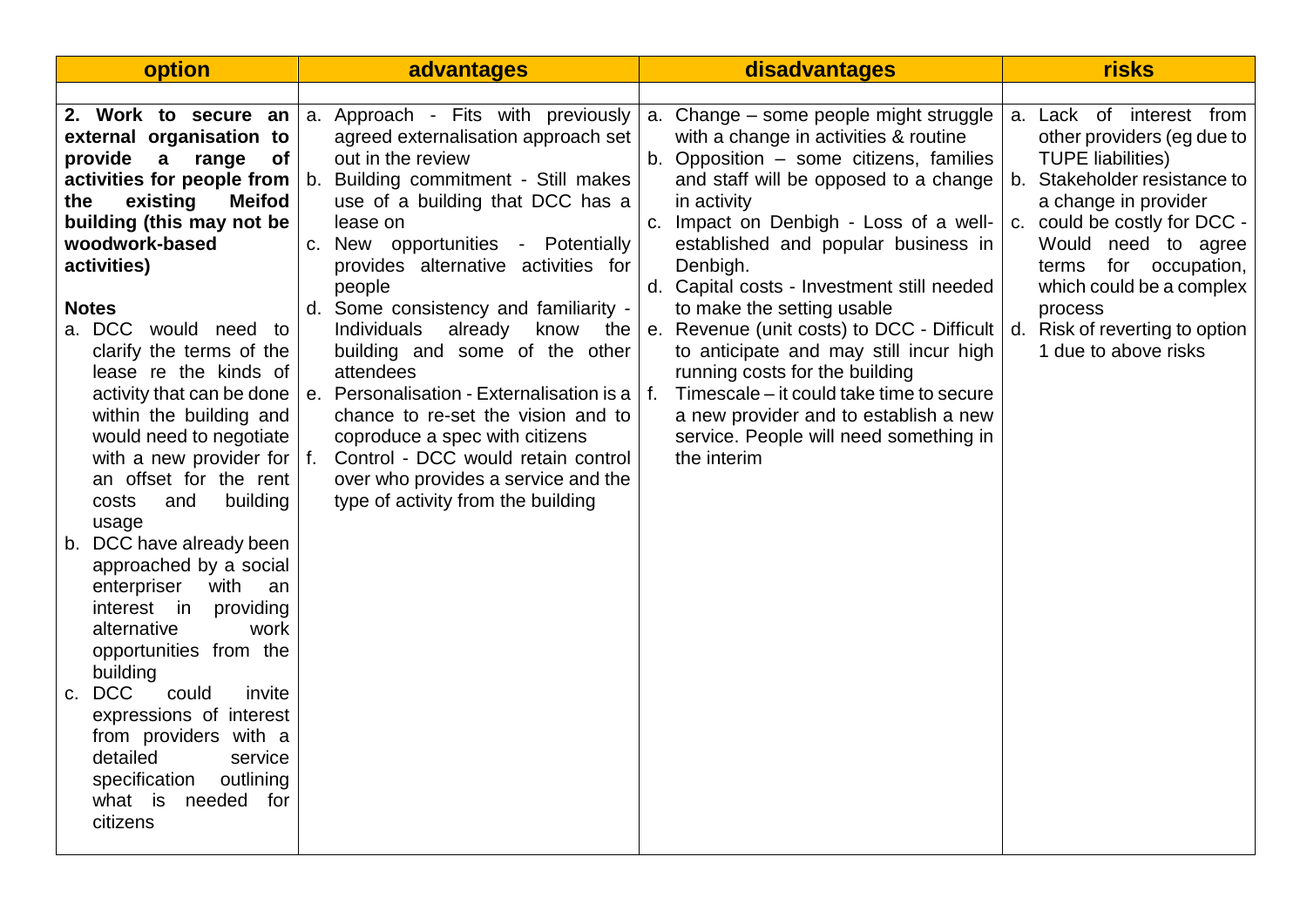| option                                                                                                                                                                                                                                                                                                                                                                                                                                                                                                        | advantages                                                                                                                                                                                                       | disadvantages                                                                                                                                                                                                                                                                                                                                                                                                                                                                                                                                                                                                                                                | <b>risks</b>                                                                                                                                                                                                                                                                                                                                                                                                                               |
|---------------------------------------------------------------------------------------------------------------------------------------------------------------------------------------------------------------------------------------------------------------------------------------------------------------------------------------------------------------------------------------------------------------------------------------------------------------------------------------------------------------|------------------------------------------------------------------------------------------------------------------------------------------------------------------------------------------------------------------|--------------------------------------------------------------------------------------------------------------------------------------------------------------------------------------------------------------------------------------------------------------------------------------------------------------------------------------------------------------------------------------------------------------------------------------------------------------------------------------------------------------------------------------------------------------------------------------------------------------------------------------------------------------|--------------------------------------------------------------------------------------------------------------------------------------------------------------------------------------------------------------------------------------------------------------------------------------------------------------------------------------------------------------------------------------------------------------------------------------------|
| <b>Meifod</b><br><b>Close</b><br>3.<br>and<br>in<br>people<br>support<br>placements elsewhere<br><b>Notes</b><br>a. DCC would need to<br>alternative<br>secure<br>for<br>each<br>provision<br>person. (NB 6 people<br>have already secured<br>other activities)<br>b. Meifod Staff would need<br>to be re-deployed or<br>face redundancy<br>c. The Cynnig contract<br>would need<br>to<br>be<br>reviewed<br><b>d.</b> Could seek a sub-<br>tenant for the building<br>(not related to work<br>opps provision) | a. Choice - An opportunity to develop<br>or commission something new and<br>to use the resource wheel to identify<br>alternatives for people<br>b. Cost - Most other similar services<br>are cheaper than Meifod | Unpopular in the survey $-$ those who<br>C.<br>responded were not supportive of this<br>option<br>Choice - Limited capacity of existing<br>d.<br>settings to provide support to Meifod<br>attendees results in reduced choice for<br>people. Survey responses indicate that<br>people value the nature of the work at<br>Meifod<br>e. Cost - Potential cost to DCC of ending<br>the lease early without a replacement<br>use for the building (financial and<br>reputational)<br>Timescales – it would be difficult to<br>f.<br>identify and secure<br>appropriate<br>alternatives and to help people to cope<br>with the change within a short<br>timescale | a. Lack of options for people<br>- Other providers do not<br>have capacity to offer<br>places<br>Meifod<br>to<br>attendees<br>b. Resistance to closure -<br>some people and families<br>might<br>struggle<br>to<br>consider alternatives<br>c. Judicial review if due<br>process not followed<br>d. Reputational damage -<br>due to vocal resistance<br>from some and also lease<br>costs/early<br>surrender<br>costs still being incurred |